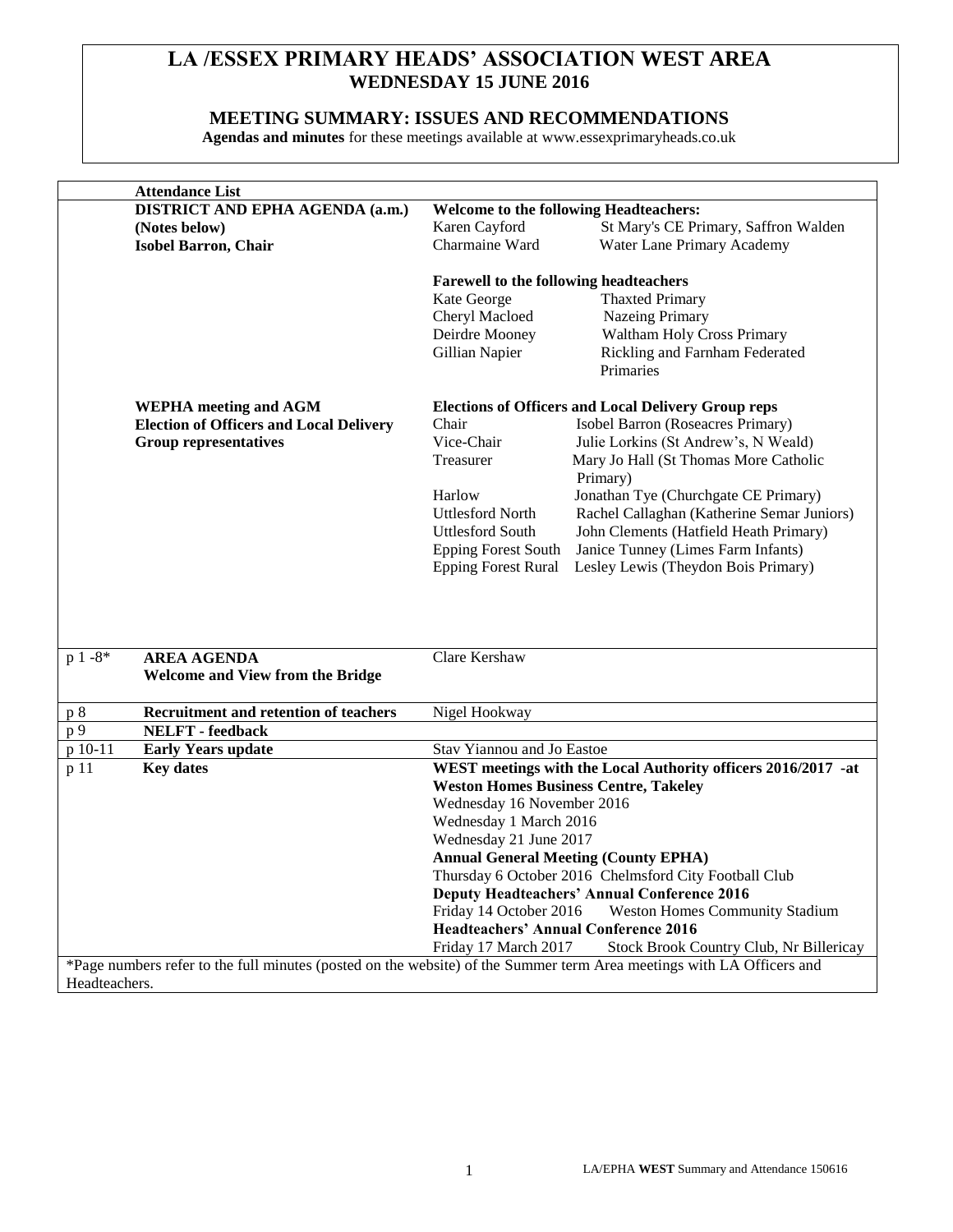# **LA /ESSEX PRIMARY HEADS' ASSOCIATION WEST AREA DISTRICT AND AREA MEETING WEDNESDAY 15 JUNE 2016 ATTENDANCE**

#### **Attendance**

Isobel Barron Karen Cayford Rachel Callaghan John Clements

Alison Kerrell Sharon Lester

Rosalind Allsop Clavering Primary Cheryl Macleod Nazeing Primary Roseacres Primary St Mary's CE Primary, Saffron Walden Katherine Semar Juniors Hatfield Heath Primary Gill Doyle Takeley Primary <br>
Mary Evans The Henry Moore Primary Bernadette Miele Tany's Dell Primary Mary Evans The Henry Moore Primary Bernadette Miele<br>Vicky Early Harlowbury Primary Deirdre Mooney Vicky Early **Harlowbury Primary** Deirdre Mooney Waltham Holy Cross Primary<br>
Laura Fox The Alderton Junior School Gillian Nanier/ Alan Rickling and Farnham Primari The Alderton Junior School Gillian Napier/ Alan

Lawrence Garside Felsted Primary Sophie Pardalis Limes Farm Juniors Elizabeth Gelston The Downs Primary & Nursery Christine Peden Pear Tree Mead Primary Clare Griffiths Dunmow St Mary's Primary Julie Puxley Katherine Semar Infants<br>
Louise Gurney Debden CE Primary Colin Raraty Rodings Primary Louise Gurney Debden CE Primary Colin Raraty Great Bardfield Primary Newport Primary

Nigel Hookway **EPHA Executive Director** Veronica Wallace Staples Road Primary<br>
Mary Dickinson Primary Schools Facilitator **Veronica Wallace** Staples Road Primary Mary Dickinson Primary Schools Facilitator Revin Watts Great Dunmow Primary Lisa Ashes Independent Thinking Limited Joanne Willcox Hillhouse CE Primary Jane Harvey Staples Road Primary Sandra Graham **Harlowbury School Apologies**<br>
Debbie Clifton Tany's Dell Primary **Apologies**<br>
Pam Langmead

Gardiner David Rogers Marios Solomonides **In Attendance** Karen Wallace Moreton CE Primary

Janet Matthews William Martin CE Infants and Juniors Maree Matthews Coopersale & Theydon Garnon CE Primary Rickling and Farnham Primaries

Bentfield Primary Freshwaters Primary Academy Sonia Strickland Little Hallingbury CE Primary<br>Adam Vincent Buckhurst Hill Primary **Buckhurst Hill Primary** 

Tany's Dell Primary Pam Langmead Professional Officer<br>
Ratie George Thaxted Primary Thaxted Primary David Burles Fawbert & Barnard Primary Julie Lorkins St Andrew's CE Primary, N Weald Gary Brown Ashdon Primary

## **LA Officers**

Cathie Bonich SEC (West) Stave Yiannou ECC EYFS Joe Eastoe ECC EYFS

Clare Kershaw Head of Commissioning Nicola Woolf Lead Strategic Commissioner West

> Note: If your attendance or apologies have not been noted please contact the EPHA Professional Officer at [pam@langmead.me.uk](mailto:pam@langmead.me.uk) for amendment.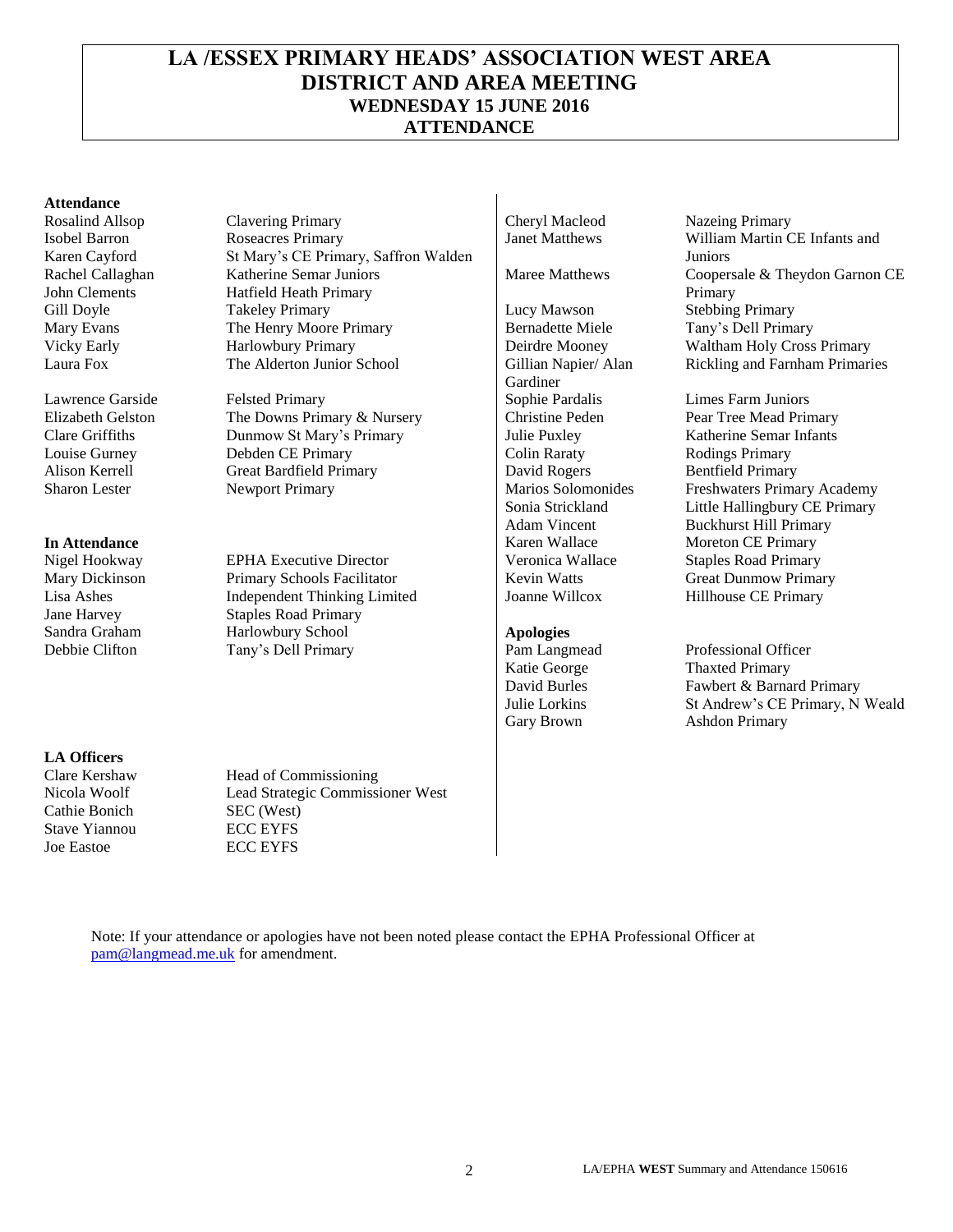# **WEST EPHA AREA MEETING MINUTES 15 June 2016**

### **1. Welcome to the following Headteachers:**

| Karen Cayford  | St Mary's CE Primary, Saffron Walden                 |
|----------------|------------------------------------------------------|
| Charmaine Ward | Water Lane Primary Academy                           |
| Alan Gardnier  | Acting head Rickling and Farnham Federated Primaries |

#### **Farewell to the following headteachers**

| Kate George    | <b>Thaxted Primary</b>                          |
|----------------|-------------------------------------------------|
| Cheryl Macloed | Nazeing Primary                                 |
| Deirdre Mooney | Waltham Holy Cross Primary*                     |
| Gillian Napier | <b>Rickling and Farnham Federated Primaries</b> |

\*WEPHA said farewell to Deirdre Mooney, Headteacher of Waltham Holy Cross Primary, but she has now agreed to stay on as head at her school on a part-time basis in the autumn term until a new appointment is made.

Isobel also noted that this was Mary Dickinson's last meeting as the primary Schools' Facilitator for West. This role is ending as a result of LA funding cuts and Mary was thanked for her contribution to West Essex and the support that she has given schools and the Essex Primary Headteachers' Association over the years.

#### **2. WEST EPHA ANNUAL GENERAL MEETING**

#### **a) CHAIR'S REPORT**

Isobel Barron, Chair of West EPHA, reported that the summer term meeting last year concluded with thoughts about the year ahead.

This is her report:

## **Review of the year**

Last year we finished with the following thoughts.

#### *What is to come?*

*I think that the following themes will dominate the next year for us:*

- *Academies*
- *Cluster/Peer Working*
- *The next baseline*
- *End of Year Assessments for Year 6 – more rigour!!*
- *Grammar, Punctuation and Spelling for Year 2 and 6*
- *Coasting Schools (Whatever they may be)*
- *Better pay and conditions for teachers*
- *Shrinking budgets*
- *The restructure of EPHA*

Well we have seen some of this and in some cases so much more! What have we had to deal with this year?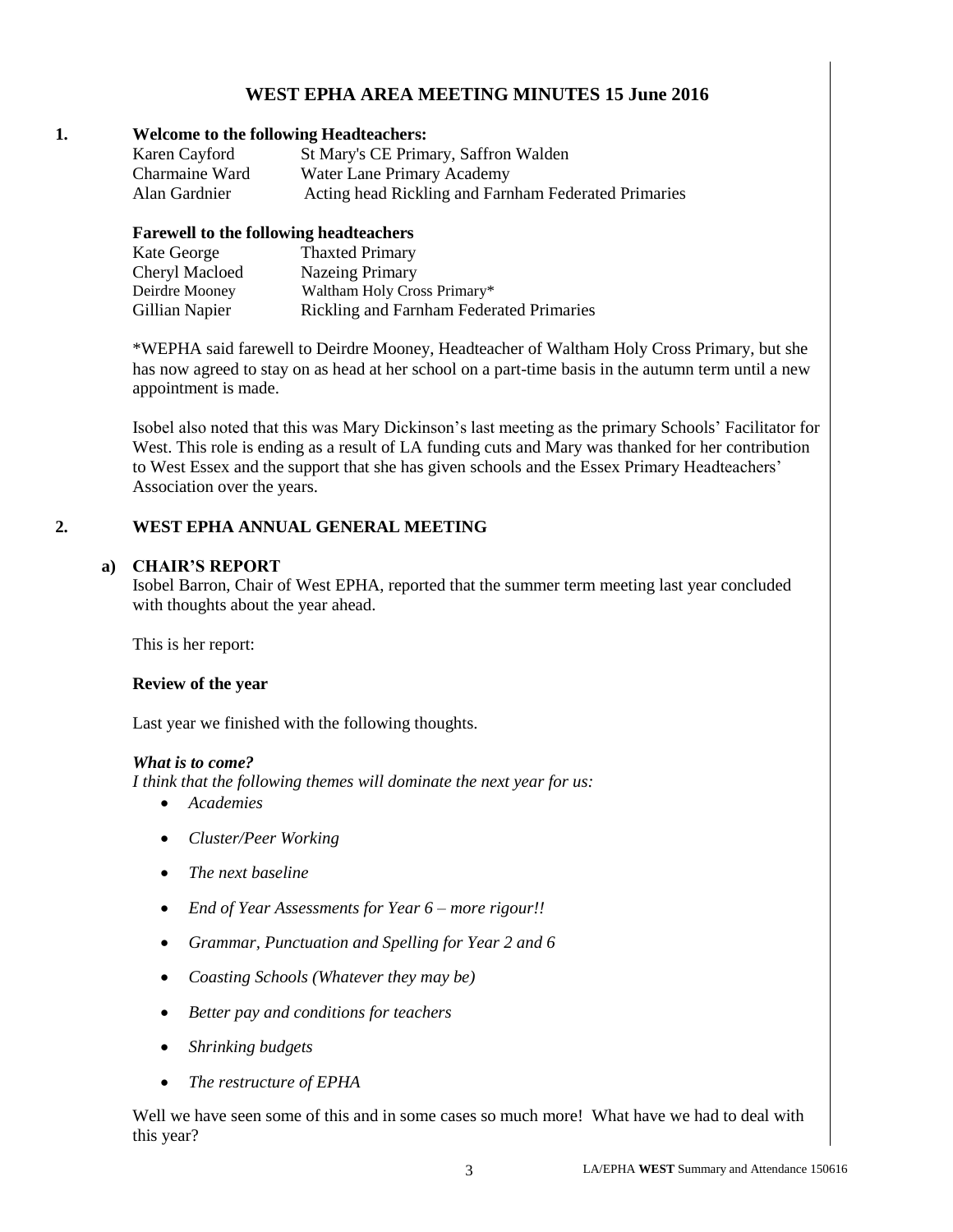- The Common Inspection Framework from Ofsted
- Section 8 inspections (Once they had enough survivors from their culling to run them)
- New Key Stage 1 SATs
- New Key Stage 2 SATs
- The full implementation of the national curriculum
- Reception Baselines or not!
- The Interim Frameworks for Assessment
- A clarification document or two!
- PREVENT, CSE, FGM all rolled into Safeguarding training
- NI Contribution uplifts
- The national living wage
- An excellent Deputy Heads' Conference
- A u-turn or two
- Coasting school definition
- The resurgence of the Regional Schools Commissioners
- The White Paper
- Academies again
- An amazing Headteachers' conference
- The leaking of test materials
- The abolishment of baseline as it made no sense
- A recruitment challenge the likes of which we have never seen
- The loss of Chris Kiernan and the appointment of Clare
- A restructured EPHA with a Professional Officer and Executive Director
- A visit from Russell Hobby
- A possible national funding formula
- The clarification of an exclamation in Year 2!
- And finally a move towards Peer to Peer working

#### **My thoughts**

What more can I say other than you're all amazing. Your resilience, stamina, sense of humour and general care of your staff and pupils is unmatched in any other profession. I cannot think of any other job in this country that covers the level of responsibility that you have coupled with the enormous emotional demands and ground level working that you undertake.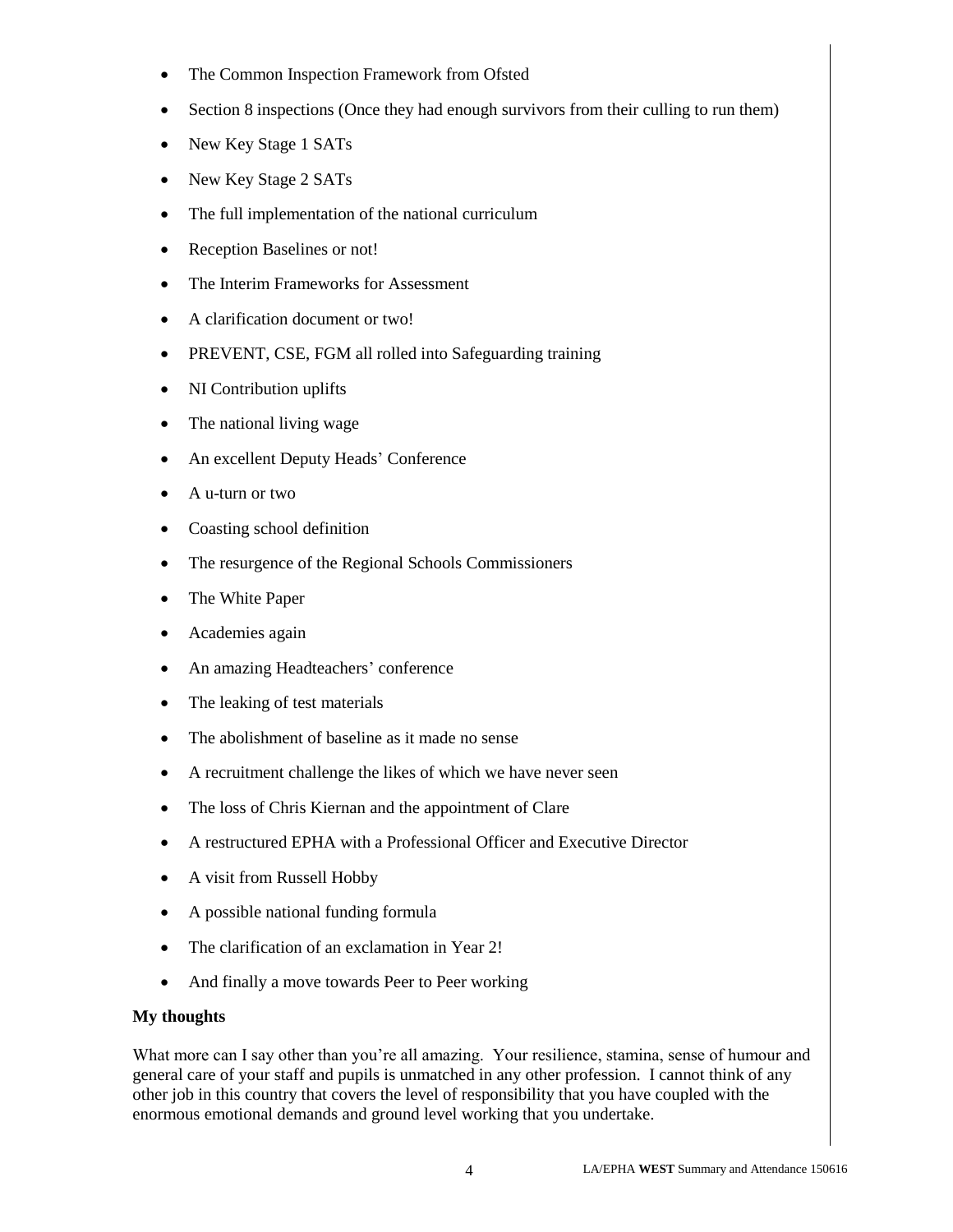You are all social workers, mums, dads, confidants, policeman, spies, politicians, mentors, leaders, visionaries, teachers and learners – to mention but a few. No wonder you are all tired all of the time!

We have a huge responsibility this year. We have work together as one to challenge the government, to challenge the status quo, to ask how what we do benefits children. Too many times this year we have allowed the establishment to 'do to us', rather than take control.

We must look at the current political and educational climate, understand that there are some things we cannot change, accept it, and look at how we can turn it to our advantage.

#### **What is to come?**

This year will see the growth of academies, whether we like it or not. Every meeting we have been to seems to have this on the agenda. We won't change it, but we can direct it. We need to cooperate, we need to have honest conversations and we need to use the power of EPHA to represent us at a national and local level.

As for any other changes – your guess is as good as mine this year! But they might include:

- The loss of the LA
- Further cuts in budgets
- More consultation on a national funding formula
- SEN placements!

We have a huge responsibility this year. **We have to work together as one** to challenge the government, to challenge the status quo, to ask **what are the benefits to children in what we are being asked to do?** Too many times this year we have allowed the establishment to 'do to us', rather than take control.

We must look at the current political and educational climate, understand that **there are some things we cannot change, accept it, and look at how we can turn it to our advantage**.

EPHA can help us on this journey as we stick together and support each other through this. In our recent WEPHA conference, we heard about the self- sacrifice model, from Viv Grant which caught a nerve, especially for me. In particular it made me reflect upon this period last year hearing the crushing news of Peter Randall's suicide. We cannot afford to end our year in West as we did last year like this. We are not alone and we are hear as colleagues and friends to help and support each other. Sharing my favourite motto- as 'Together We Achieve More!'

#### **d) TREASURER'S REPORT**

This report was not available due to a delay in the change of signatories on the account. It was noted that Mary Jo Hall has agreed to continue as treasurer for the coming year. However, this will now be a nominal position, as the funds from all of the Area accounts will be moved to the County EPHA bank account and managed by the EPHA Professional Officer/treasurer.

#### **e) EPHA Annual Subscription**

As agreed at the summer term meetings last year, funding for EPHA will no longer be through subscription, but will be top-sliced from the Delegated Schools Grant. Area meetings will continue to be "free" to all primary headteachers, as will the website and advice and support from the Professional Officer and Executive Director.

#### **f) ELECTION OF OFFICERS AND LOCAL DELIVERY GROUP REPRESENTATIVES**

| <b>Chair</b>      | Isobel Barron (Roseacres Primary)              |
|-------------------|------------------------------------------------|
| <b>Vice-Chair</b> | Julie Lorkins (St Andrew's, N Weald)           |
| <b>Treasurer</b>  | Mary Jo Hall (St Thomas More Catholic Primary) |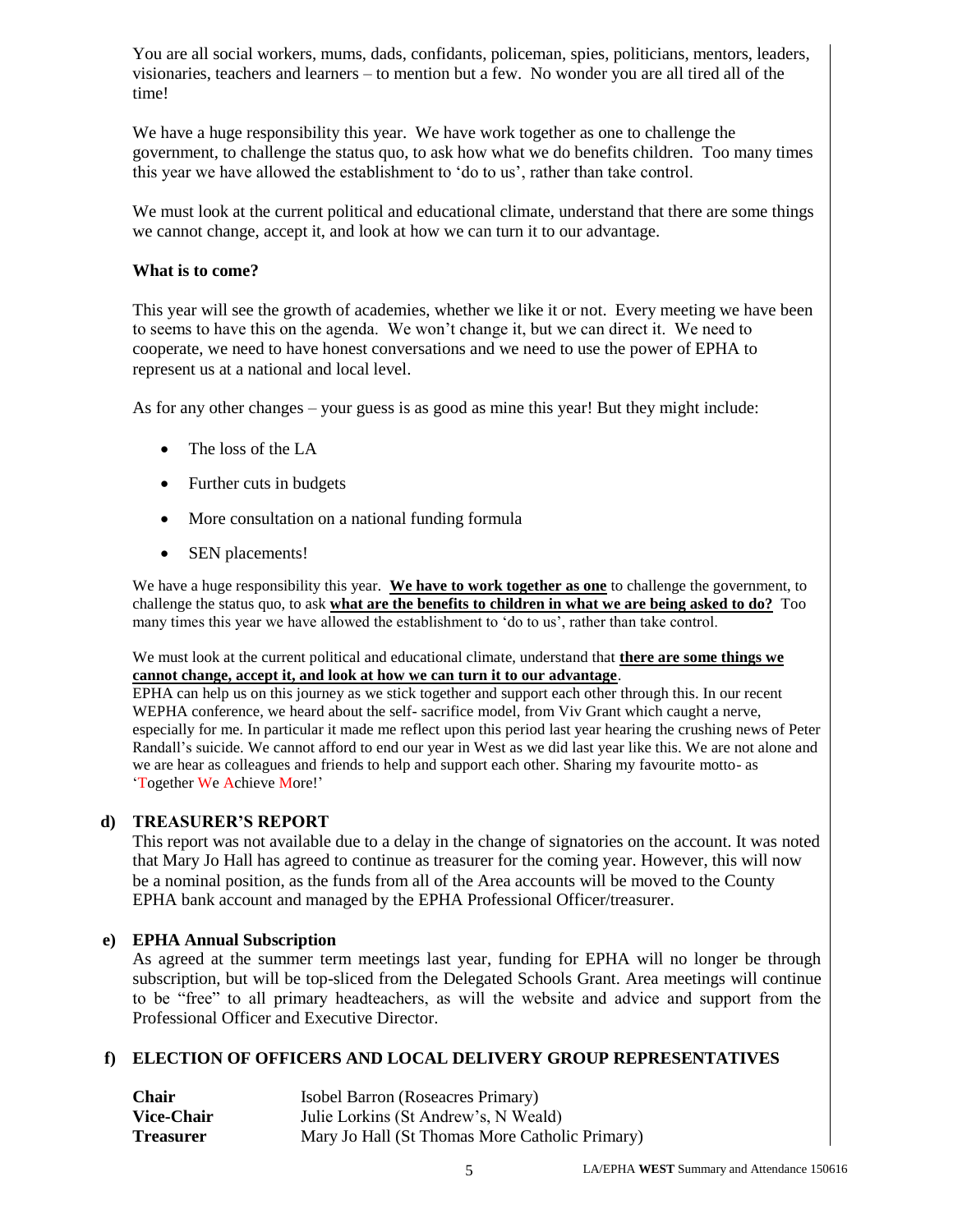**Harlow** Jonathan Tye (Churchgate CE Primary) **Uttlesford North** Rachel Callaghan (Katherine Semar Juniors) **Uttlesford South** John Clements (Hatfield Heath Primary) **Epping Forest South** Janice Tunney (Limes Farm Infants) **Epping Forest Rural** Lesley Lewis (Theydon Bois Primary)

The officers and Local Delivery Group representatives were thanked for the hard work that they do on behalf of headteachers in the West Area and for agreeing to stand for re-election. A unanimous vote was passed.

**The Summer term EPHA newsletter**, including dates for the 2016/17 school year, was circulated to headteachers at the meeting -these can also be found on the Newsletter page of the EPHA website [www.essexprimaryheads.co.uk.](http://www.essexprimaryheads.co.uk/) On it, are key dates:

The Deputy Headteachers' conference will be held on Friday 14 October 2016 at the Weston Homes Community Stadium (key note speakers Estelle Morris and Viv Grant) and next year's annual Headteachers' conference will be held on Friday 17 March 2017 at Stock Brook Country Club.

#### **3. The afternoon session: Mastery Through a Connected Curriculum –the Manglish Model Lisa Jane Ashes, Independent Thinking Ltd**

The afternoon session was led by Lisa Jane who did so in a lively, engaging and practical way. She shared her knowledge of secondary practice and pedagogy of enriching and extending core skills through a cross curricular approach (more akin to primary practice) and of her teaching and leadership experience as an advanced skills teacher. Lisa Jane is currently working as a supply teacher in order to test the impact of this approach with a larger number of pupils, schools and contextually different settings.

Lisa Jane shared some key points:

Literacy and numeracy are the cornerstones of learning. We all know literate and numerate pupils have a higher chance of success in life. However, they should not be taught exclusively at the expense of the rest of our curriculum. How can we build a connected curriculum that supports all learners to master these skills through a knowledge rich programme of study? Explore the Manglish model of learning and question how this could improve learning in your own context.

With an English and Literacy background stretching from Classroom Assistant to Teaching and Learning Leader, Lisa is on a mission to help schools break away from how they've traditionally arranged things and embrace a whole new way of looking at the curriculum. Best embodied in Manglish, her unique approach to combining whole-school literacy and numeracy, Lisa's work shows how truly creative schools make learning more real and relevant. In doing so, all children benefit, regardless of background and academic ability.

Lisa shared a number of resources including:

- The Powerpoint presentation
- Question grid
- **Questions stems**
- Thought bombs
- History thought bombs
- SOLO linked to thought bombing
- Escalator ideas
- Language of linking
- Persuasion cards

All of these are available from Pam Langmead – email  $pam@language$ langmead.me.uk